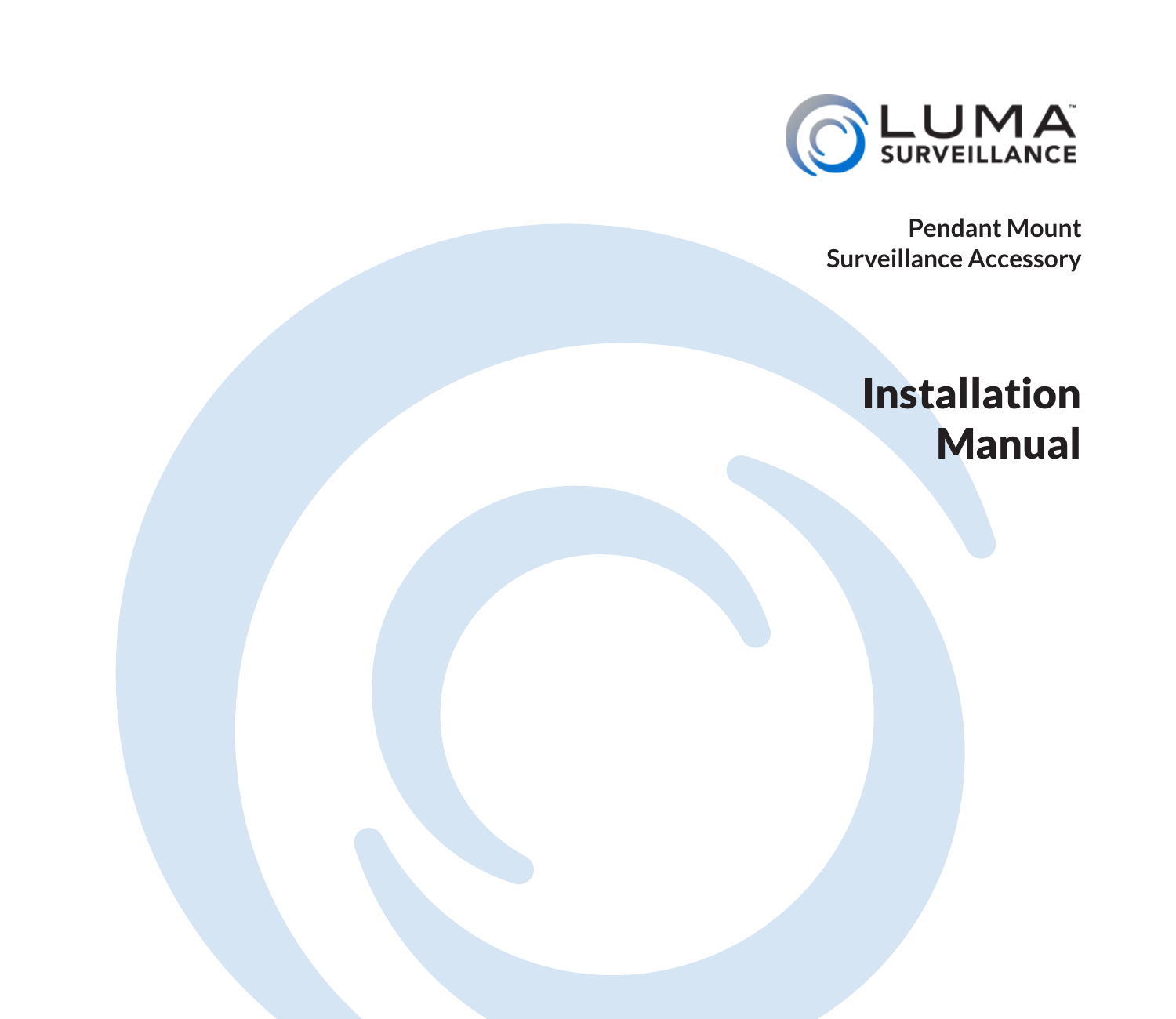

## Installation

Before you start, ensure that the hardware is in good condition and all assembly parts are included.

Check that the mounting surface is strong enough to withstand three times the weight of the mount and camera.

If installing on a cement surface, use the included expansion anchors to install the mount. If installing on a wood surface, use self-tapping wood screws (not included) to secure the mount.

Take care that all equipment is powered off during installation.

Important Note: To avoid damaging the surface of your dome camera during installation, keep it away from walls and other objects. Do not remove the protective coating from the dome until after the camera is installed and the dome is in place.

If the product does not assemble properly, please contact technical support.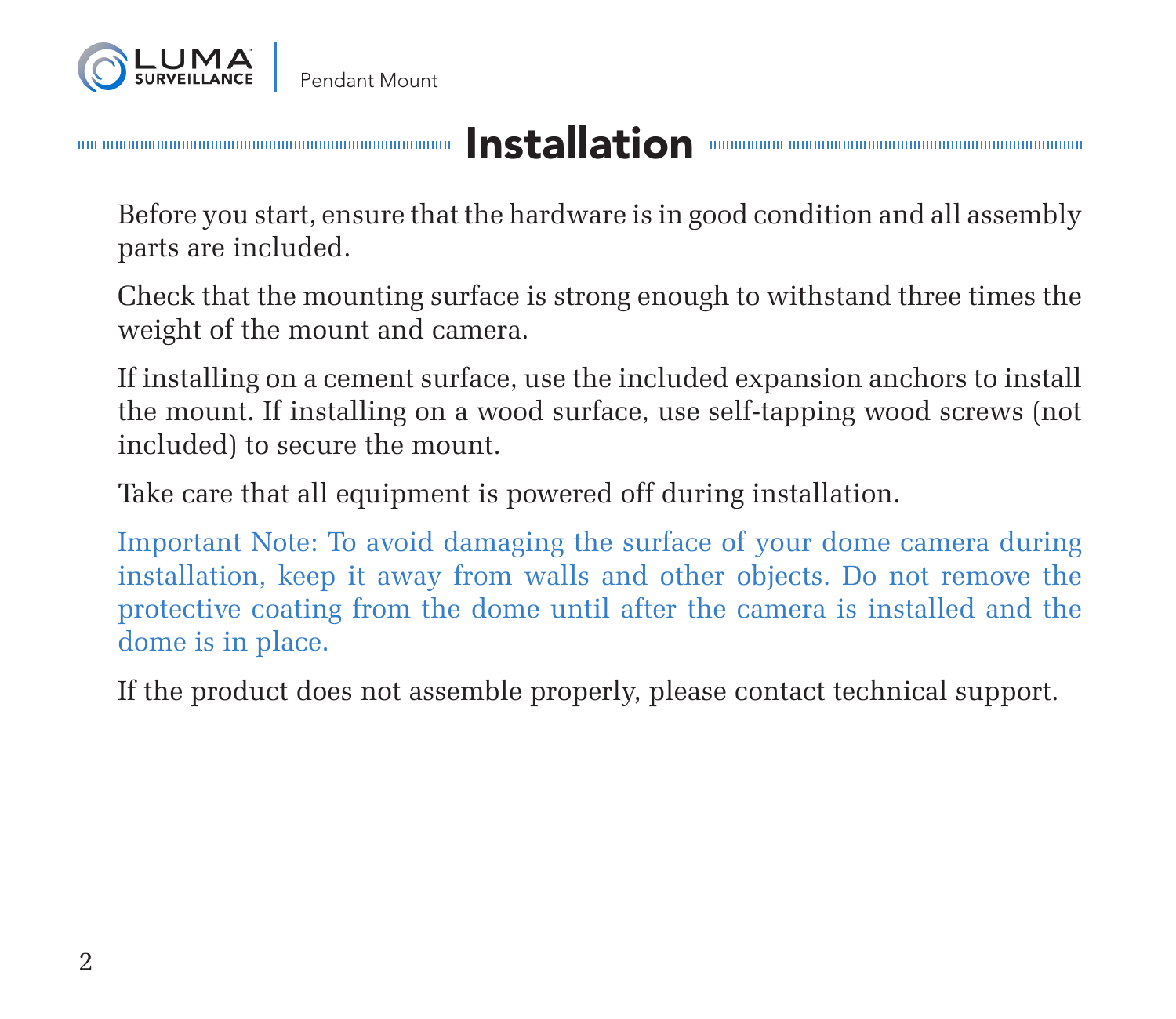

#### **Compatibility**

This unit is intended primarily to be used with Luma Surveillance cap mounts. Together, these allow you to install dome cameras from the ceiling to hang below any duct work or other objects that obscure the field of vision.

The extenders in this product can also be used in conjunction with the Luma arm mount. The pendant base is not used when using extenders with an arm mount.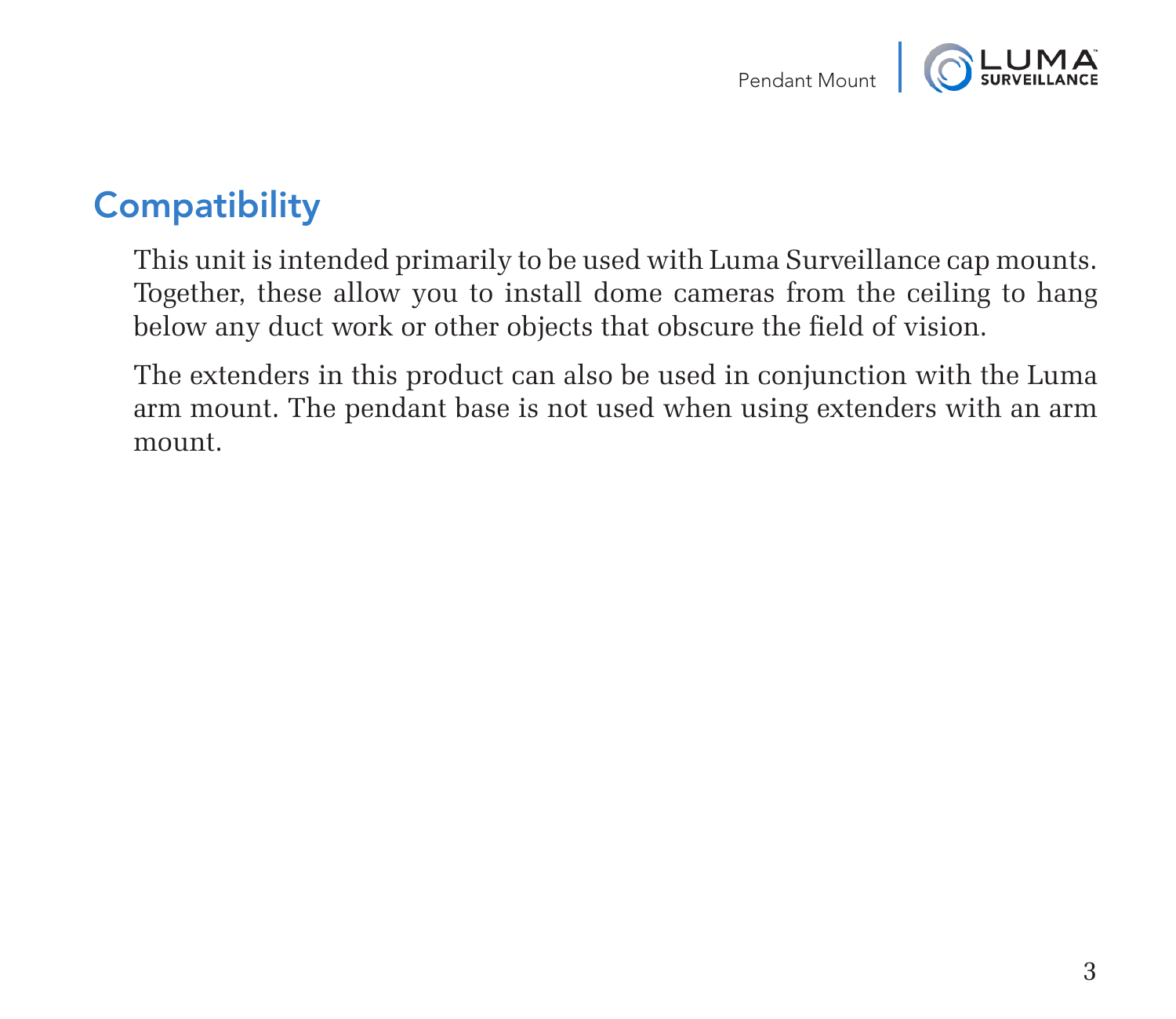

# Box Contents

Before installing, familiarize yourself with the parts of your mount.

- **O** Base
- **0** 2 extenders
- **•** 4 wall anchors
- 4 locking screws

#### Other Required Equipment

- **•** Dome camera with attached cap mount
- **O** Precision flathead screwdriver
- 1/2" socket wrench

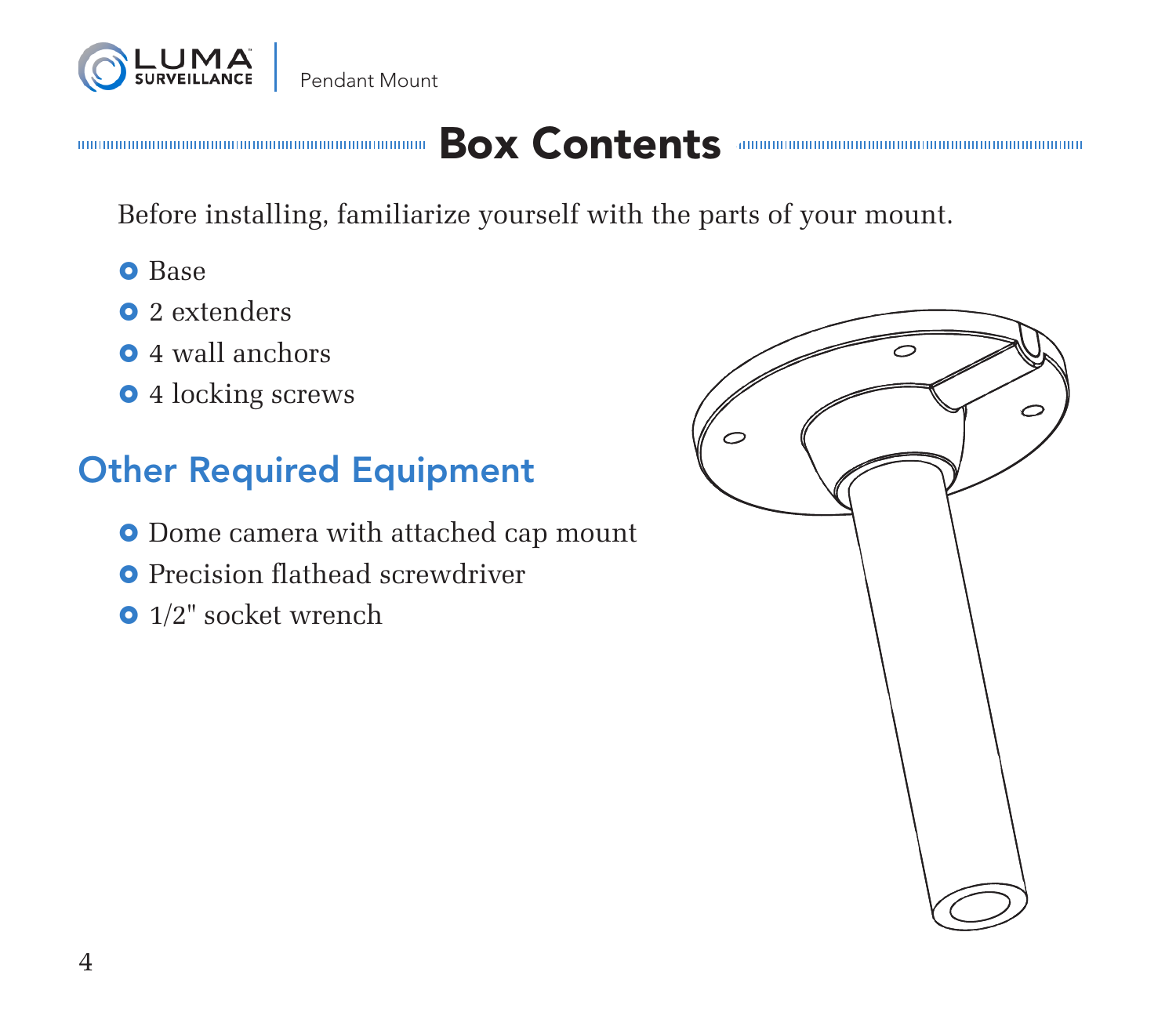



### Prepare for Installation

Using the base as a template, mark the locations of the four holes. Drill pilot holes for your anchor bolts, as well as a cable hole if desired.

Attach your camera to the dome cap according to the instructions supplied with the cap.

If you will be running the wiring through the base of the mount to the cable hole, no further changes are needed.

If you will be running the wiring through the conduit on the side of the base, remove the gasket from the base, trim away the tongue that fills the conduit, and replace the gasket.

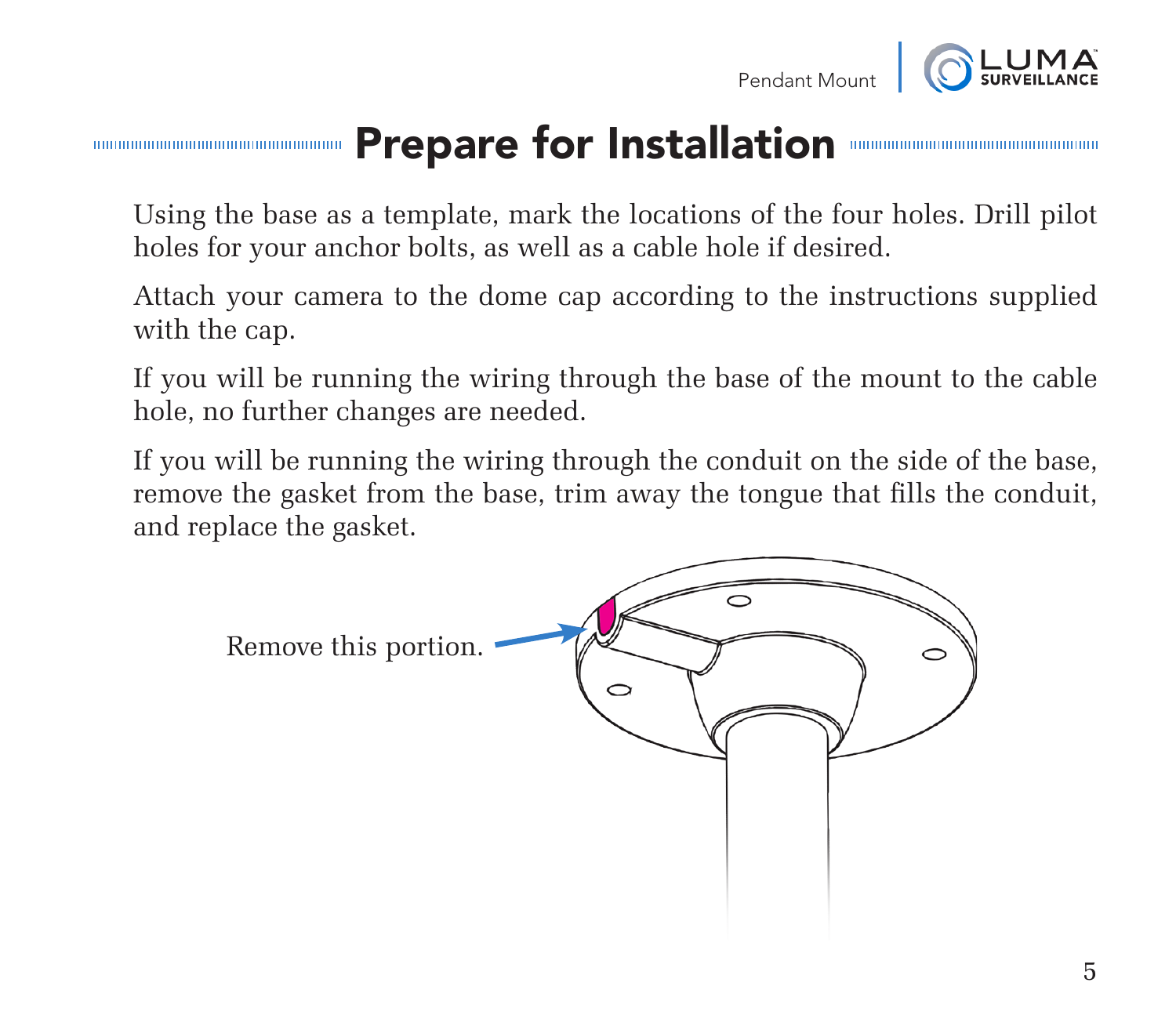

Pendant Mount

## Install the Pendant

Thread the wires from your surveillance system through the base.

Secure the base to the ceiling.

Thread the wires through the first extender, then screw the extender into place. Once it is tightly seated, use a locking screw to secure the attachment. Repeat this step for each extender required.

Connect the wiring from the extender to the wiring from the camera / dome cap assembly.

Once everything is connected, screw the camera / dome cap assembly onto the extender. Once it is tightly seated, use a locking screw to secure the attachment.

You can now power up your camera and finish installation using the instructions in its manual.

#### Weatherproofing

While the gasket provided helps block moisture, we recommend you run a silicone bead between the base and the installation surface. If the wiring will be exposed, also run a bead around the place where the wire enters the pendant mount base.

The extenders are engineered to prevent moisture from entering, however you can seal the seams to be extra safe.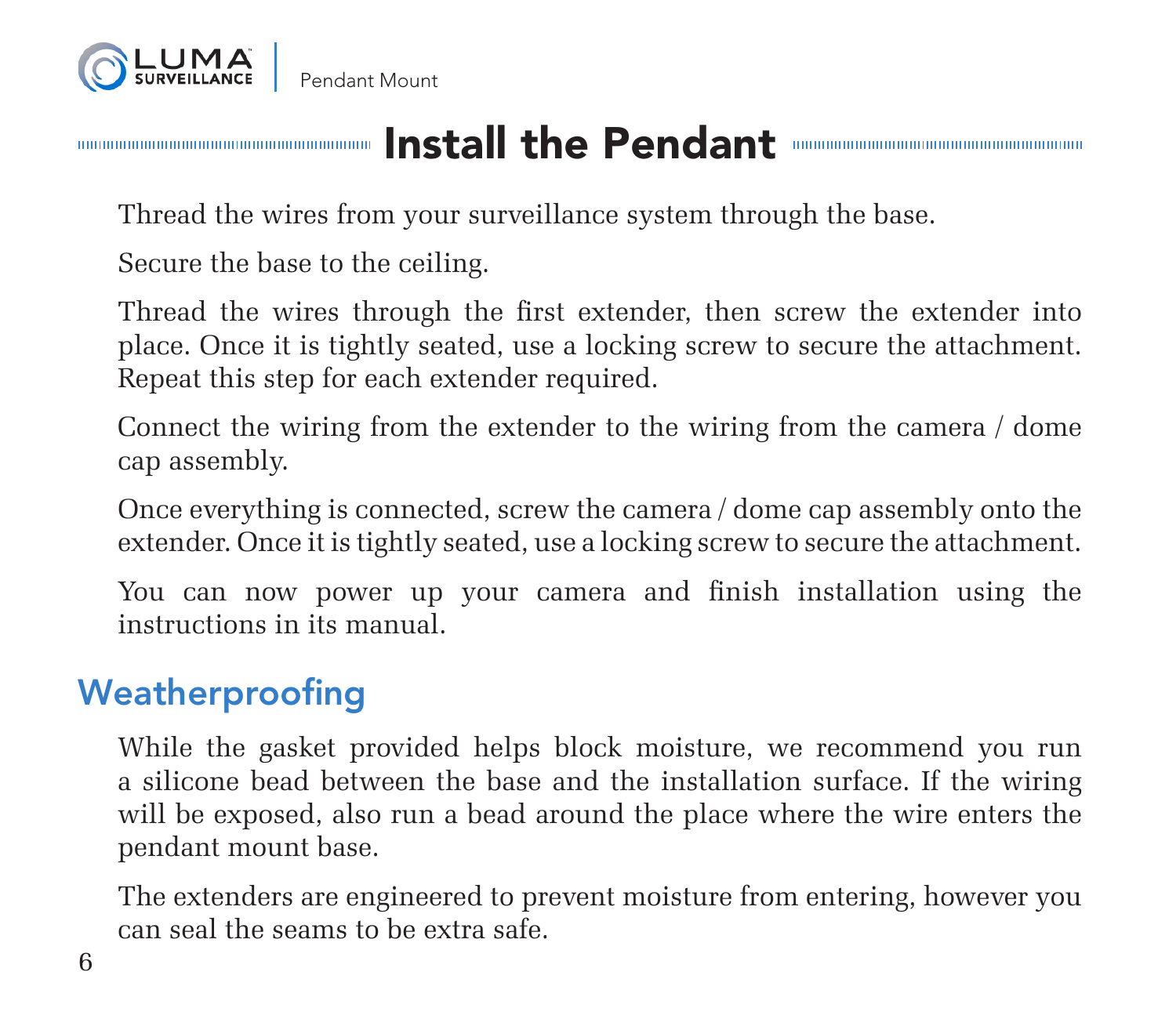

#### Support

If you need help, email support@SnapAV.com. For information, instructional videos, support documentation, or ideas, visit our website.

#### 5-Year Limited Warranty

This Luma Surveillance™ product has a 5-Year Limited Warranty. This warranty includes parts and labor repairs on all components found to be defective in material or workmanship under normal conditions of use. This warranty shall not apply to products that have been abused, modified or disassembled. Products to be repaired under this warranty must be returned to a designated service center with an assigned return authorization (RA) number. Contact technical support for an RA number.

Copyright ©2015 Luma Surveillance. All rights reserved.

Version 150930-0858